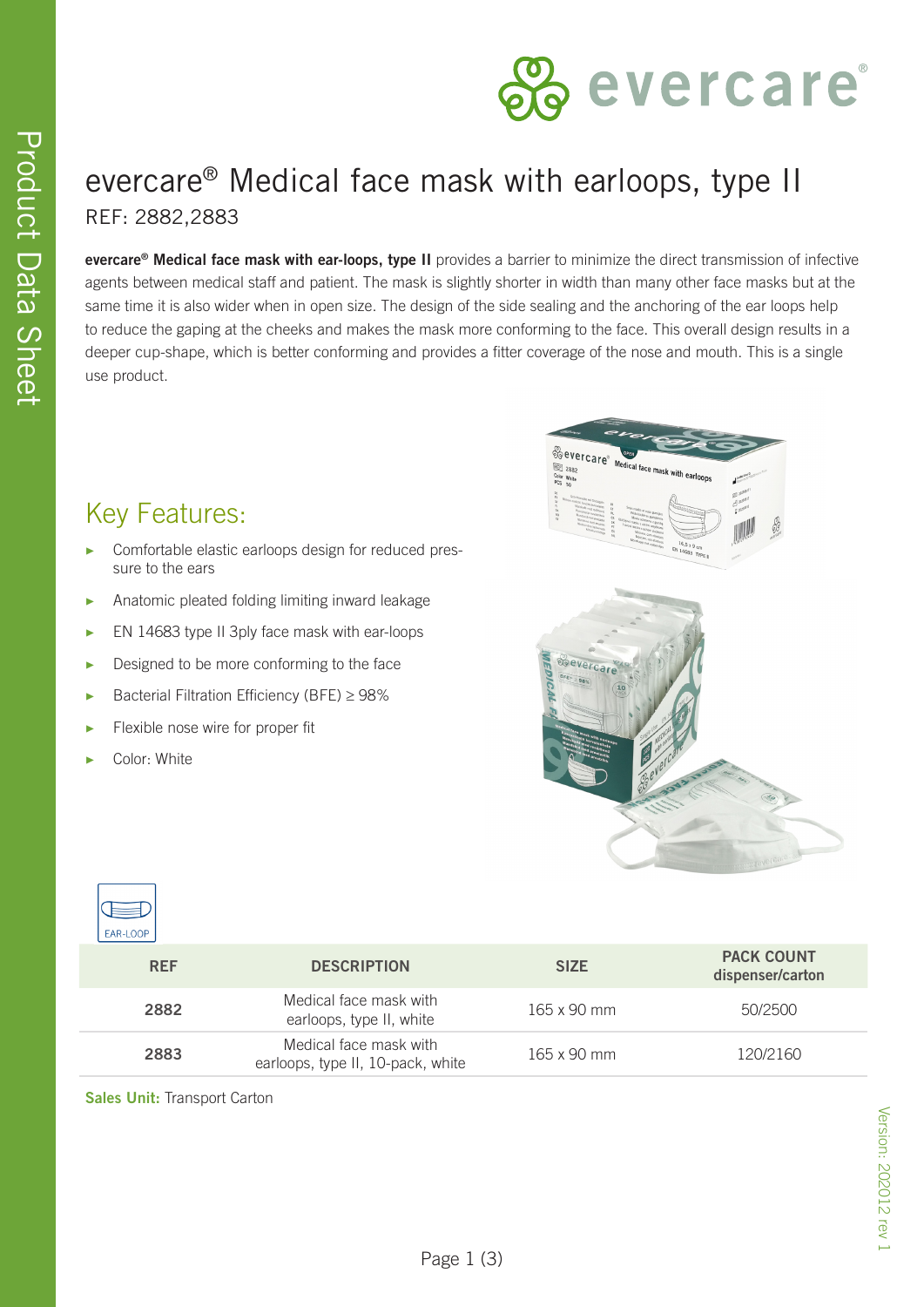## **Regulations**

The product complies with legal requirements for medical devices.

| $\epsilon$<br>(DATEX) Not made with<br>XX natural rubber latex | MD ② 一 卷<br>NON<br>STERILE                                                                                                                                                                                                                                                                                                               |  |
|----------------------------------------------------------------|------------------------------------------------------------------------------------------------------------------------------------------------------------------------------------------------------------------------------------------------------------------------------------------------------------------------------------------|--|
| <b>REACH</b> regulation:                                       | The product(s) covered by this data sheet does(do) not contain substances classified as<br>carcinogenic, mutagenic or toxic for reproduction (CMR), including any of the Substan-<br>ces of Very High Concern (SVHC) as listed in the latest available version of the Candida-<br>te List published by European Chemicals Agency (ECHA). |  |
| <b>Biological evaluation:</b>                                  | EN ISO 10993-05, EN ISO 10993-10                                                                                                                                                                                                                                                                                                         |  |
| <b>Compliance with legal</b><br>requirements:                  | Medical Devices Directive 93/42/EEC, Class I                                                                                                                                                                                                                                                                                             |  |
| <b>Compliance with product</b><br>standards:                   | EN 14683:2019, Type II, Bacterial Filtration Efficiency (BFE) ≥98%                                                                                                                                                                                                                                                                       |  |
| <b>Quality standards:</b>                                      | EN ISO 13485                                                                                                                                                                                                                                                                                                                             |  |
| Label information and pac-<br>kaging compliance:               | EN ISO 15223-1, EN 1041                                                                                                                                                                                                                                                                                                                  |  |

### **Material**

| <b>Product Part</b>     | <b>Raw Material &amp; Characteristic</b>         |
|-------------------------|--------------------------------------------------|
| <b>Outer facing</b>     | Spunbond PP nonwoven, white                      |
| Filter media            | Meltblown PP nonwoven, white                     |
| Inner facing            | Spunbond PP nonwoven, white                      |
| <b>Elastic earloops</b> | Spandex, Polyester & Polymide, latex-free, white |
| Nose wire               | 100% PF                                          |

## **Warnings and Recommendations**

| <b>Warnings:</b>               | The product is single use. If reused performance of product may deteriorate, cross<br>contamination may occur.                                                 |
|--------------------------------|----------------------------------------------------------------------------------------------------------------------------------------------------------------|
| <b>Storage Recommendation</b>  | Recommended storage in clean, dry space in ambient temperature. Products should be<br>protected from direct sunlight, other intensive light sources and ozone. |
| <b>Disposal Recommendation</b> | Dispose in accordance with local regulations.                                                                                                                  |
| <b>Shelf Life</b>              | 5 Years                                                                                                                                                        |